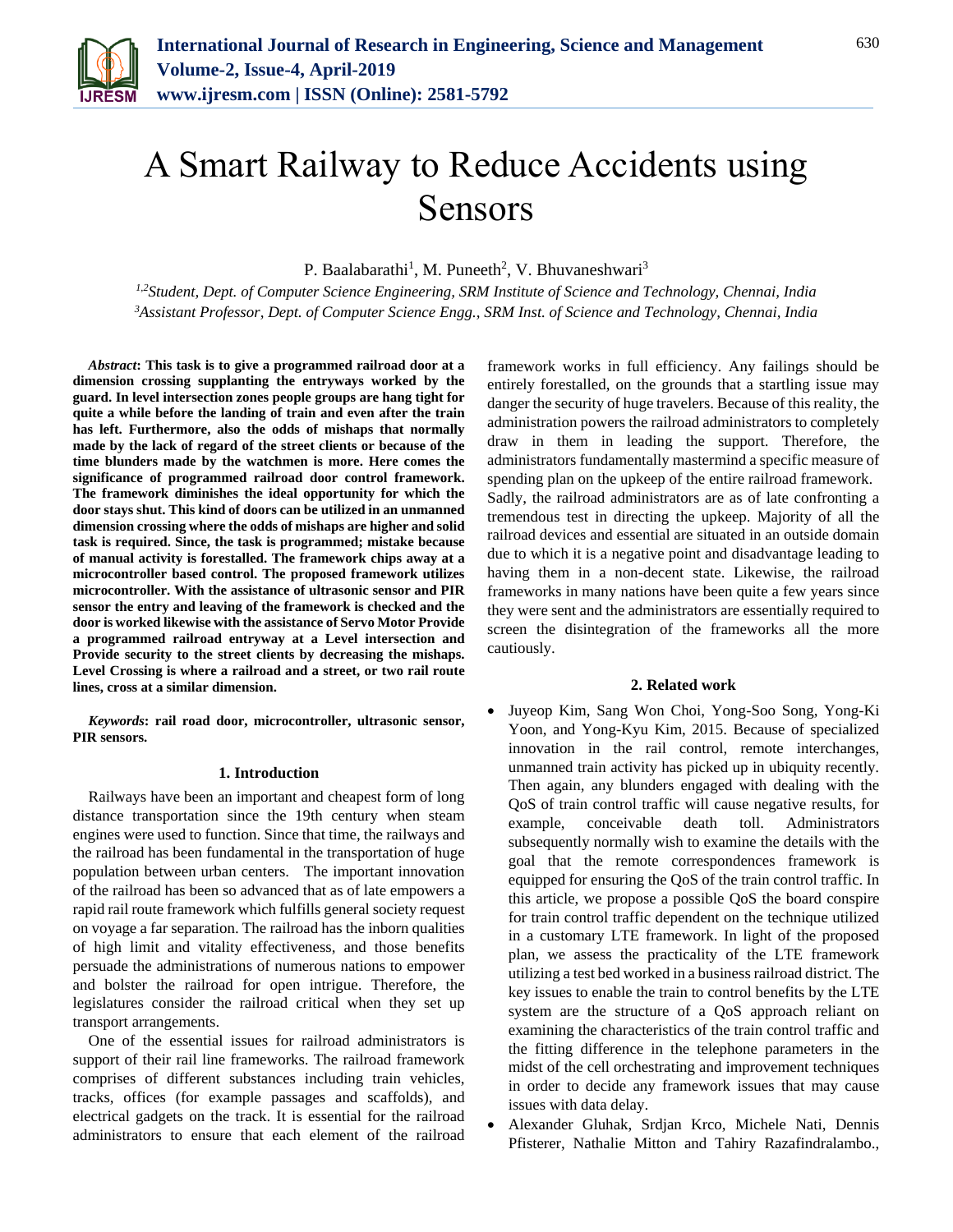

2011. The underlying vision of the Internet of Things was of a world in which every physical article are labeled and remarkably recognized by RFID transponders. Nonetheless, the idea has developed into numerous measurements, enveloping sensor systems ready to give genuine knowledge and objective situated cooperation of conveyed keen articles by means of neighborhood systems or worldwide interconnections, for example, the Internet. Regardless of huge mechanical advances, challenges related with the assessment of IoT arrangements under sensible conditions in true trial organizations still hamper their development and huge rollout. In this article we distinguish necessities for the up and coming age of IoT trial offices. While giving a scientific classification, we likewise overview presently accessible research testbeds, distinguish existing holes, and recommend new headings dependent on experience from ongoing endeavors in this field.

- Geoffrey Ye Li, Zhikun Xu, Cong Xiong, Chenyang Yang, Shunqing Zhang, Yan Chen, And Shugong Xu, 2011. With touchy development of high-information rate applications, increasingly more vitality is devoured in remote systems to ensure nature of administration. In this manner, vitality effective interchanges have been given careful consideration under the foundation of restricted vitality asset and natural neighborly transmission practices. In this article, essential ideas of vitality effective interchanges are first presented and after that current major works and propelled procedures for vitality productivity are outlined, including data theoretic examination, OFDMA systems, MIMO strategies, transfer transmission, and asset distribution for flagging. Some significant subjects in vitality effective plan are additionally distinguished for future research.
- Borja Martinez, M`Arius Mont ´on, Ignasi Vilajosana, and Joan Daniel Prades, 2015. Low-vitality advances in the Internet of Things period are as yet unfit to give the unwavering quality required by the mechanical world, especially as far as the remote task that unavoidable organizations request. While modern remote execution has accomplished an adequate degree in interchanges, it is no simple undertaking to decide a productive vitality dimensioning of the gadget so as to meet the application prerequisites. This is particularly valid despite the vulnerability inborn in vitality gathering. Along these lines, it is of most extreme significance to model and measurement the vitality utilization of IOT applications at the preorganization or pre-generation stages, particularly while considering basic factors, for example, decreased cost, lifetime, and accessible vitality. This paper displays an exhaustive model for the power utilization of remote sensor hubs. The model takes a framework level point of view to represent all vitality uses: correspondences, procurement and preparing. Moreover, it depends just on parameters that can be observationally evaluated once the stage (i.e., innovation) and the application (i.e., working conditions) are characterized. This outcome in another structure for

examining and breaking down the vitality life-cycles in applications, and it is reasonable for deciding ahead of time the particular load of utilization parameters, just as for understanding the resilience edges and exchange offs in the framework.

 Thar baker, Yanik Ngoko, Rafael Tolosana-Calasanz, Omer F. Ranaand Martin Randles, 2013. The regularly expanding thickness in distributed computing clients, administrations, and server farms has prompted critical increments in system traffic and the related vitality devoured by its immense framework, for example additional servers, switches, switches, which is required to react rapidly and successfully to client's solicitations. Exchanging information, through a high transmission capacity association between server farms and cloud clients, expends significantly bigger measures of vitality than simply handling and putting away the information on a cloud server farm, and henceforth creating high carbon dioxide discharges. This power utilization is profoundly noteworthy while moving information into a server farm found moderately a long way from the client's topographical area. Hence, it turned out to be high-need to find the most reduced vitality utilization course between the client and the assigned server farm, while ensuring the client's prerequisites, for example reaction time, are met. This paper proposes a top of the line autonomic meta-chief structure to locate the most vitality productive course to the green server farm by using the direct programming methodology. The system is, first, formalized by the circumstance math, and afterward assessed against briefest path algorithm with least number of hubs crossed.

## **3. Problem statement**

The railroad administrators are as of late confronting a colossal test in directing the upkeep. The greater part of the railroad substances exist in an open air condition, which is troublesome for keeping the state of them in a decent state. Because of manual work in level intersection mishaps happening likelihood are high.

## **4. System model**

The model of this project is as showcased in fig. 1 which comprises of three main levels as follows,

- Hardware setup
- Collect data
- Data transceiving
- Data Processing
- Local Host with user interface

## *A. Hardware setup*

Power supply circuits are utilized to control the high voltage ADC from battery control source to low voltage ADC appropriate for the microcontroller framework. Here power supply of 5v is been given to the controller. It keeps the stream of intensity in the equivalent shape. Here we are utilizing